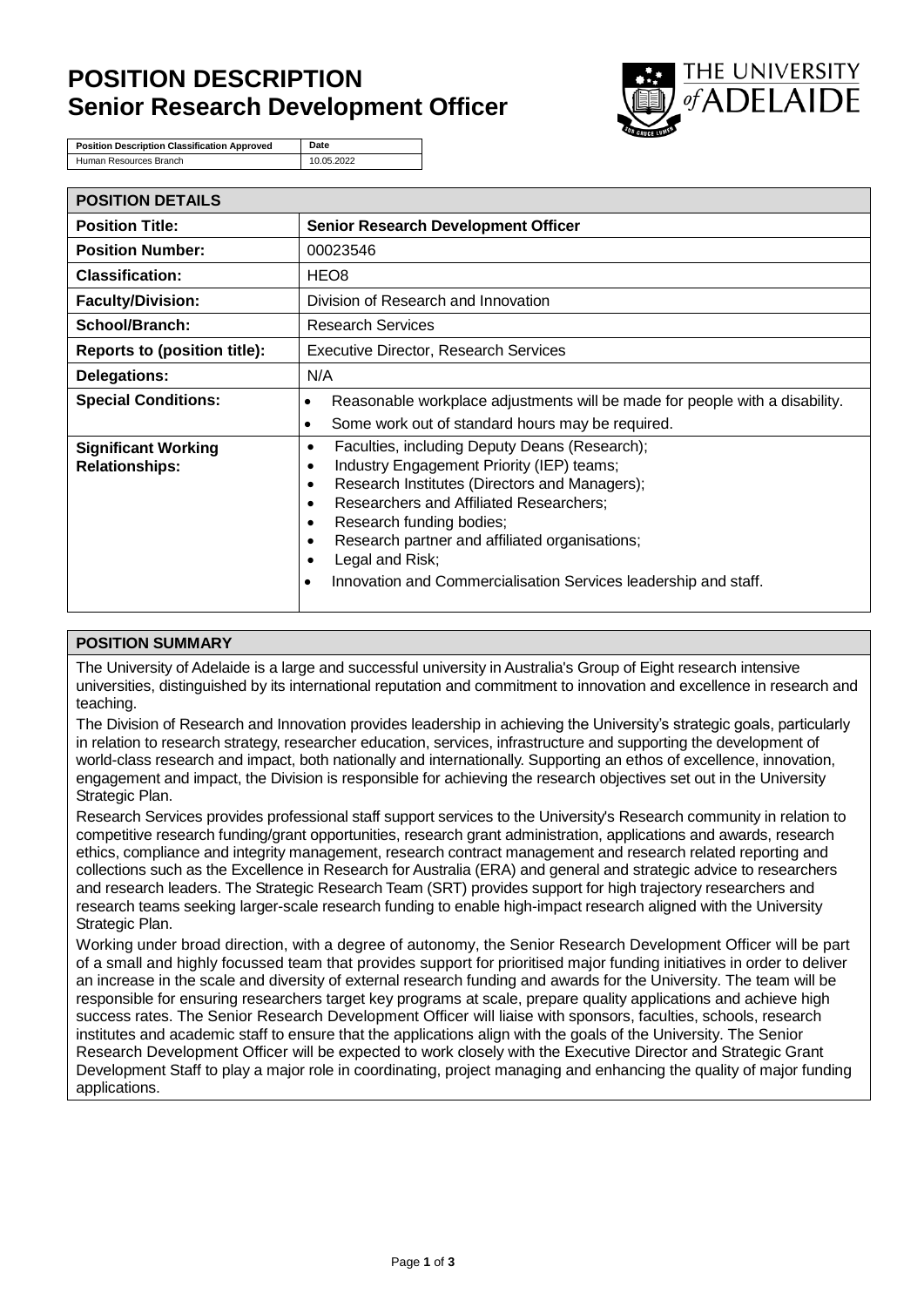| <b>KEY RESPONSIBILITIES</b>                                                                           |                                                                                                                                                                                                                                                                                                                                                                                                                                                                                                                                                                                                                                                                                                                                                                                                                                                                                                                                                                                                                                                                                                                     |  |
|-------------------------------------------------------------------------------------------------------|---------------------------------------------------------------------------------------------------------------------------------------------------------------------------------------------------------------------------------------------------------------------------------------------------------------------------------------------------------------------------------------------------------------------------------------------------------------------------------------------------------------------------------------------------------------------------------------------------------------------------------------------------------------------------------------------------------------------------------------------------------------------------------------------------------------------------------------------------------------------------------------------------------------------------------------------------------------------------------------------------------------------------------------------------------------------------------------------------------------------|--|
| Research program support                                                                              | Horizon scanning and targeted communication of funding<br>$\bullet$<br>opportunities, particularly larger scale funding opportunities.<br>Provide advice to selected researchers on the funding<br>$\bullet$<br>opportunities and awards potentially available to them, on<br>funding rules and guidelines and on approaches to maximise<br>their ability to attract funding.<br>Identify opportunities to leverage and scale-up industry and/or<br>$\bullet$<br>government investment via appropriate funding schemes.<br>Contribute to the development of documentation proposing<br>$\bullet$<br>new strategic initiatives, investment opportunities and/or<br>capability statements to be pitched direct to Government.<br>Support selected major opportunities funded by the MRFF,<br>Australian Research Council (ARC), the National Health and<br>Medical Research Council (NHMRC), the RDCs and other<br>national and international funding streams.<br>Draft or synthesise input from multiple individual researchers<br>$\bullet$<br>or partners to create consolidated cross-disciplinary<br>narratives. |  |
| Stakeholder Engagement                                                                                | Develop excellent networks within DRI, Innovation and<br>$\bullet$<br>Commercial Partnerships Branch, Faculties, Schools and<br>Institutes, to ensure dissemination of grant information and<br>bid coordination.<br>Proactively communicate with external partner researchers<br>and funding stakeholders to co-ordinate the development of<br>collaborative funding bids.<br>Work closely with researchers to write applications for a<br>reviewer base with a wide range of expertise.<br>Support major research grant initiatives working groups,<br>$\bullet$<br>committees, panel meetings and funding nucleation<br>workshops – for new schemes and the generation of new<br>ideas.                                                                                                                                                                                                                                                                                                                                                                                                                          |  |
| Conceptualise and implement effective<br>coordination of application and acceptance<br>processes.     | Use sound judgement to resolve a wide range of research<br>$\bullet$<br>bid-development challenges.<br>Interpret and apply complex University and funding agency<br>$\bullet$<br>policies, procedures and award conditions, in order to advise<br>researchers of the consequences of various courses of action<br>and to optimise potential success.                                                                                                                                                                                                                                                                                                                                                                                                                                                                                                                                                                                                                                                                                                                                                                |  |
| <b>Grant development Services and Business</b><br>Improvement                                         | Provide grant development services including:<br>strategic opportunity assessment<br>$\circ$<br>coordination of large multi-disciplinary, collaborative<br>$\circ$<br>bids<br>grant writing support<br>$\circ$<br>project management support<br>$\circ$<br>review, provide feedback and coordinate external<br>$\circ$<br>peer reviews and mock interview panels                                                                                                                                                                                                                                                                                                                                                                                                                                                                                                                                                                                                                                                                                                                                                    |  |
| Provide expert advice and support.<br>Other reasonable duties commensurate with classification level. | Develop a strong knowledge of the research priorities of<br>$\bullet$<br>funding agencies of relevance to the University's areas of<br>research focus.<br>Develop a comprehensive understanding and knowledge of<br>$\bullet$<br>staff research interests and capabilities to effectively target<br>potential sources of research funding.<br>Work with research leaders, research groups and new<br>appointees to identify new funding opportunities through<br>partners and/or networks.<br>Develop strong working relationships with University partner<br>organisations globally and with key government departments.                                                                                                                                                                                                                                                                                                                                                                                                                                                                                           |  |
| PEOPLE MANAGEMENT RESPONSIBILITIES                                                                    |                                                                                                                                                                                                                                                                                                                                                                                                                                                                                                                                                                                                                                                                                                                                                                                                                                                                                                                                                                                                                                                                                                                     |  |
| <b>NA</b>                                                                                             |                                                                                                                                                                                                                                                                                                                                                                                                                                                                                                                                                                                                                                                                                                                                                                                                                                                                                                                                                                                                                                                                                                                     |  |